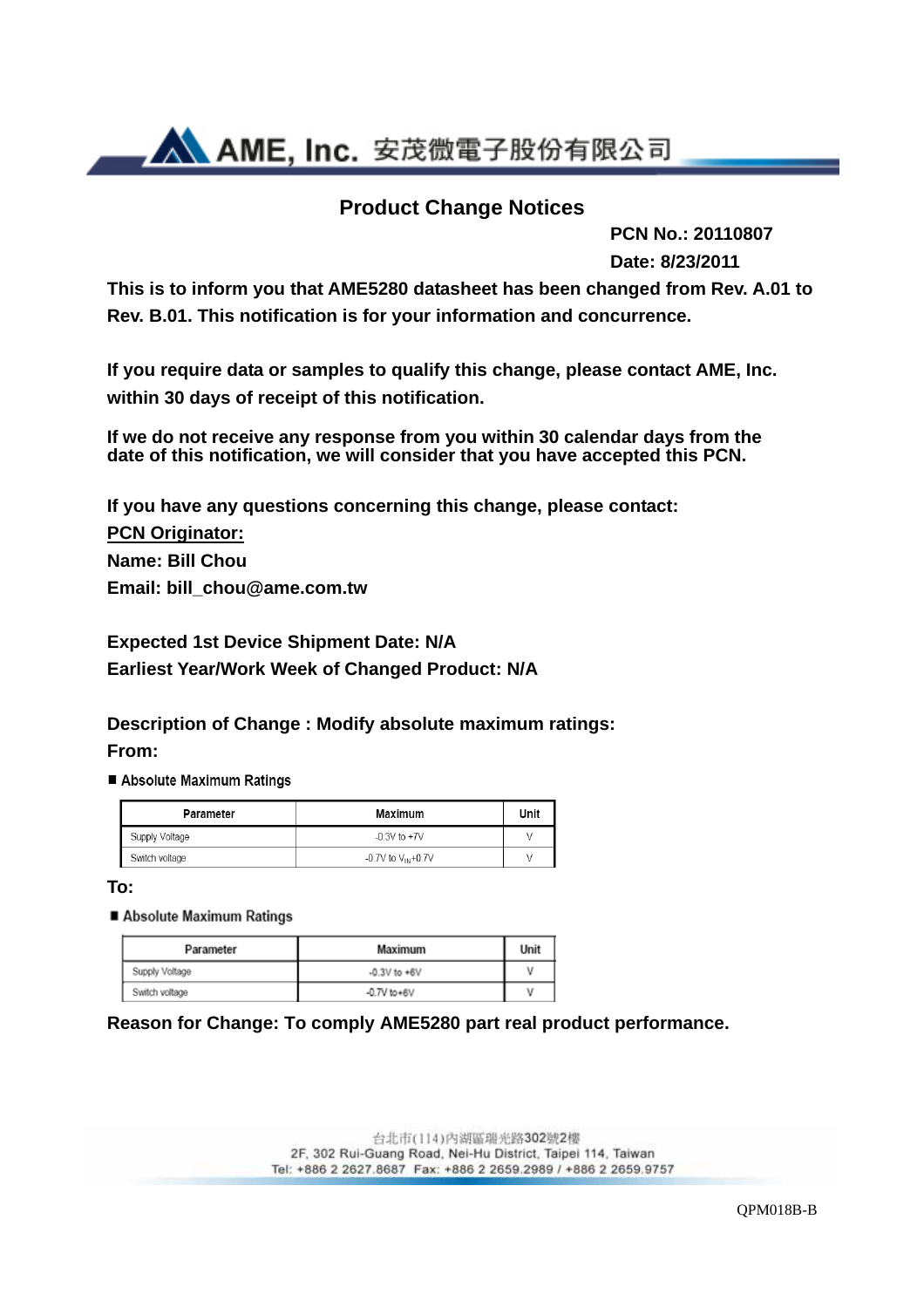

# **4A, 300KHz ~ 1.4MHz Sync Buck Converter**

## ■ General Description ■ Features

The AME5280 is a synchronous buck converter with internal power MOSFETs. It achieves 4A continuous output current over a wide switching frequency range with excellent load and line regulation.

Current mode operation provides fast transient response and eases of loop stabilization. Internal soft-start minimizes the inrush supply current at startup. The circuit protection includes cycle-by-cycle current limiting, output short circuit frequency protection and thermal shutdown. In shutdown mode, the regulator reduces the current less than 10μA of supply current.

This device is available in SOP-8/PP package with exposed pad for low thermal resistance.

## ■ Applications

- $\bullet$  TV
- **Distributed Power Systems**
- **Pre-Regulator for Linear Regulators**

- 4A Output Current
- <sup>1</sup> 70mΩ Internal Power MOSFET Switch
- **Stable with Low ESR Output Ceramic Capacitors**
- Up to 95% Efficiency
- **Less than 10μA Shutdown Current**
- $\bullet$  Wide Switching Frequency Range from 300KHz ~ 1.4MHz
- **Thermal Shutdown**
- **Cycle-by-Cycle Over Current Protection**
- $\bullet$  Output Adjustable from 0.8V to V<sub>IN</sub>
- **Short Circuit Frequency Protection**
- Available in SOP-8/PP Package
- **Green Products Meet RoHS Standards**



■ **Typical Operating Circuit**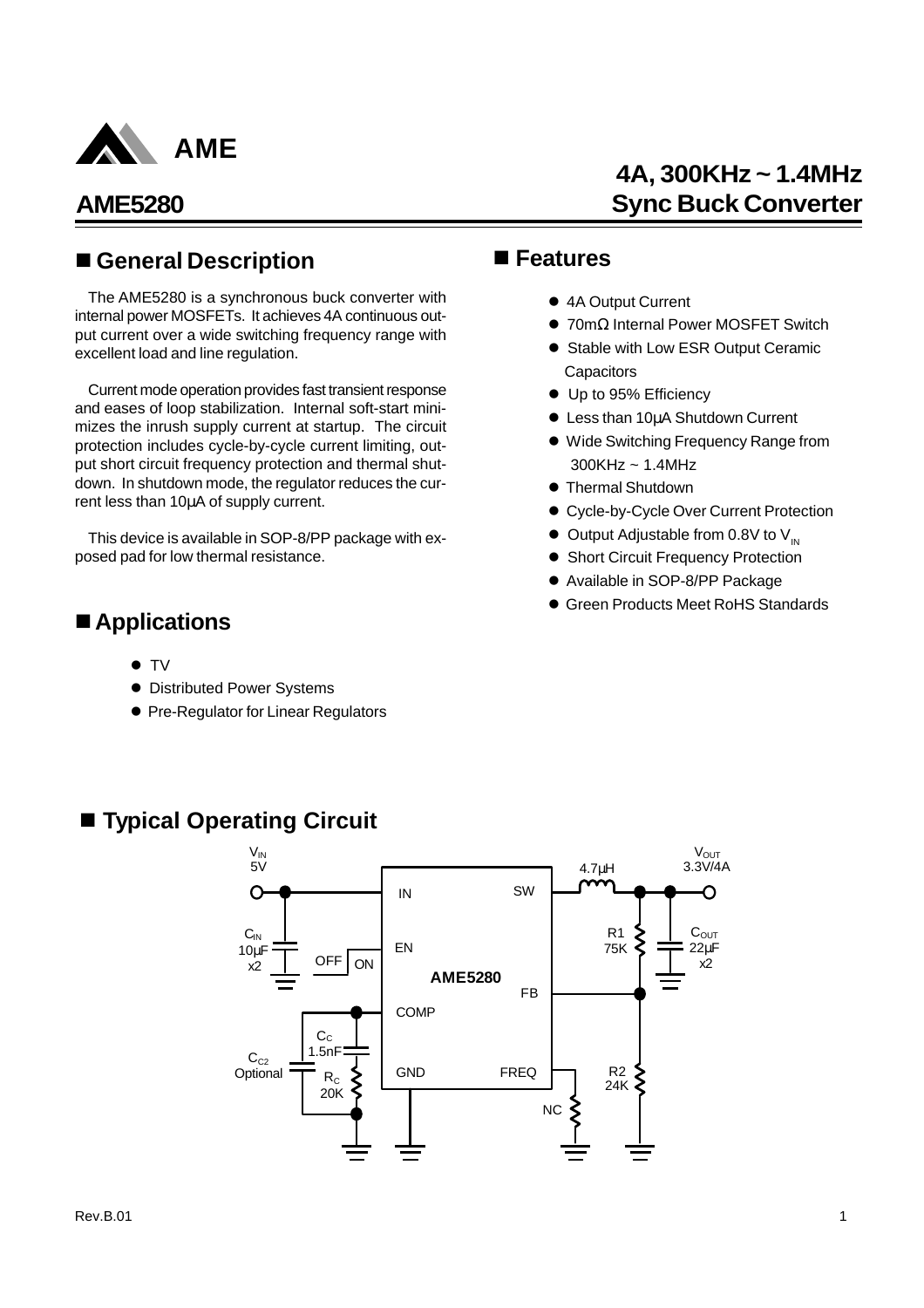

# n **Functional Block Diagram**

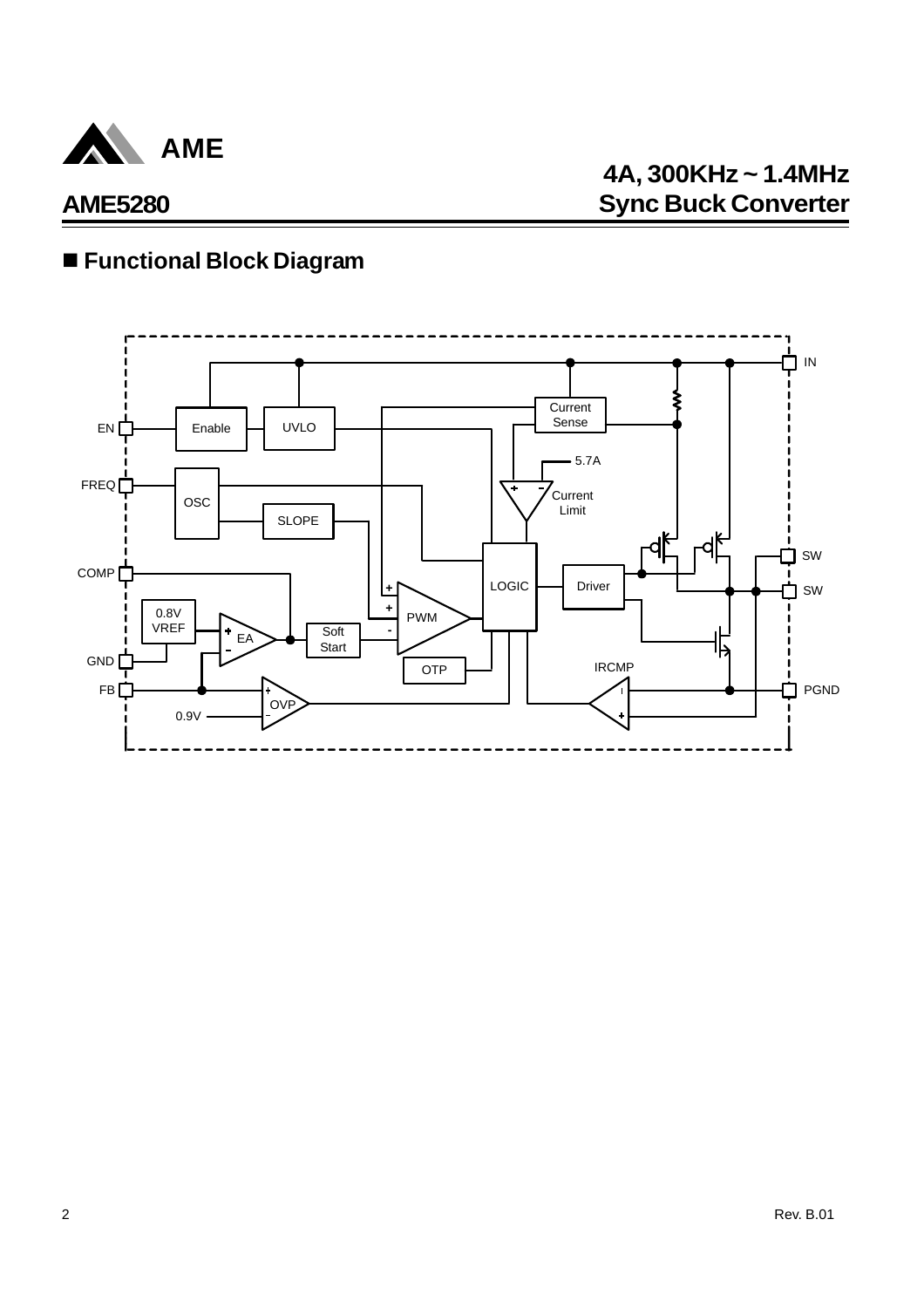

# **4A, 300KHz ~ 1.4MHz Sync Buck Converter**

# ■ Pin Configuration



**\* Die Attach: Conductive Epoxy**

**Note:**

**Connect exposed pad (heat sink on the back) to GND.**

# ■ Pin Description

| <b>Pin Number</b> | <b>Pin Name</b> | <b>Pin Description</b>                                                                                                                                                                                                                           |
|-------------------|-----------------|--------------------------------------------------------------------------------------------------------------------------------------------------------------------------------------------------------------------------------------------------|
| 1                 | <b>COMP</b>     | Compensation Node. COMP is used to compensate the regulation control loop.<br>Connect a series RC network from COMP to GND to compensate the regulation<br>control loop. In some cases, an additional capacitor from COMP to GND is<br>required. |
| 2                 | <b>GND</b>      | Ground. Connect the exposed pad to GND.                                                                                                                                                                                                          |
| 3                 | EN              | Enable. Internal pull high with a resistor. Pull EN below 0.4V to shut down the<br>regulator.                                                                                                                                                    |
| 4                 | IN              | Power Input. IN supplies the power to the IC, as well as the step-down converter<br>switches. Bypass IN to GND with a suitable large capacitor to eliminate noise on<br>the input to the IC.                                                     |
| 5, 6              | SW              | Power Switching Output. SW is the switching node that supplies power to the<br>output. Connect the output LC filter from SW to the output load.                                                                                                  |
| 7                 | <b>FREQ</b>     | Frequency Adjust Pin. Add a resistor from this pin to ground determines the<br>switching frequency.                                                                                                                                              |
| 8                 | FB              | Feedback Input. FB senses the output voltage to regulate that voltage. Drive FB<br>with a resistive voltage divider from the output voltage. The feedback reference<br>voltage is 0.8V.                                                          |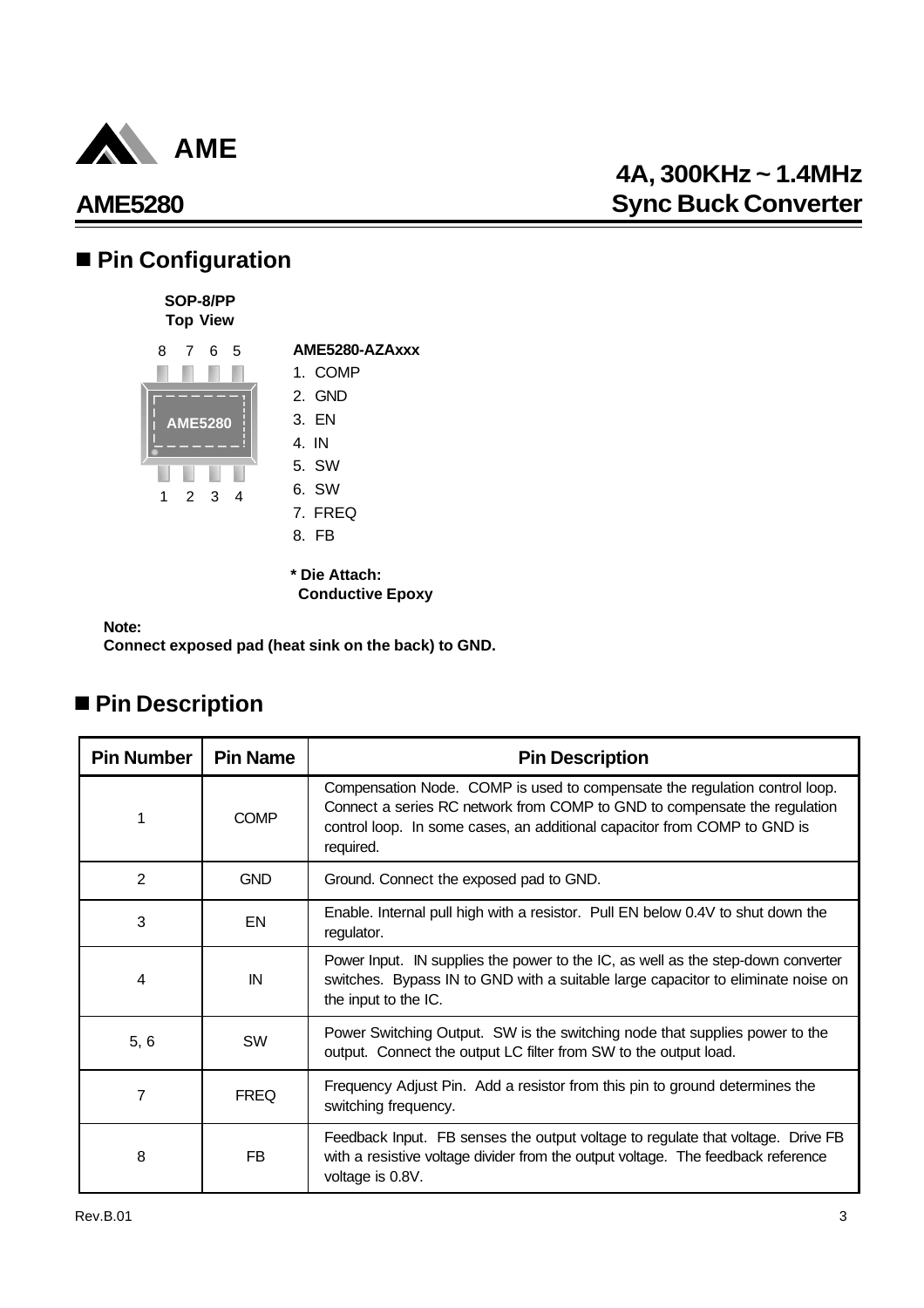

# $\blacksquare$  **Ordering Information**



| <b>Pin Configuration</b>                                                                     | Package<br><b>Type</b> | Number of<br><b>Pins</b> | <b>Output Voltage</b> |
|----------------------------------------------------------------------------------------------|------------------------|--------------------------|-----------------------|
| 1. COMP<br>A<br>2. GND<br>(SOP-8/PP)<br>3. EN<br>4. IN<br>5. SW<br>6. SW<br>7. FREQ<br>8. FB | Z: SOP/PP              | A: 8                     | ADJ: Adjustable       |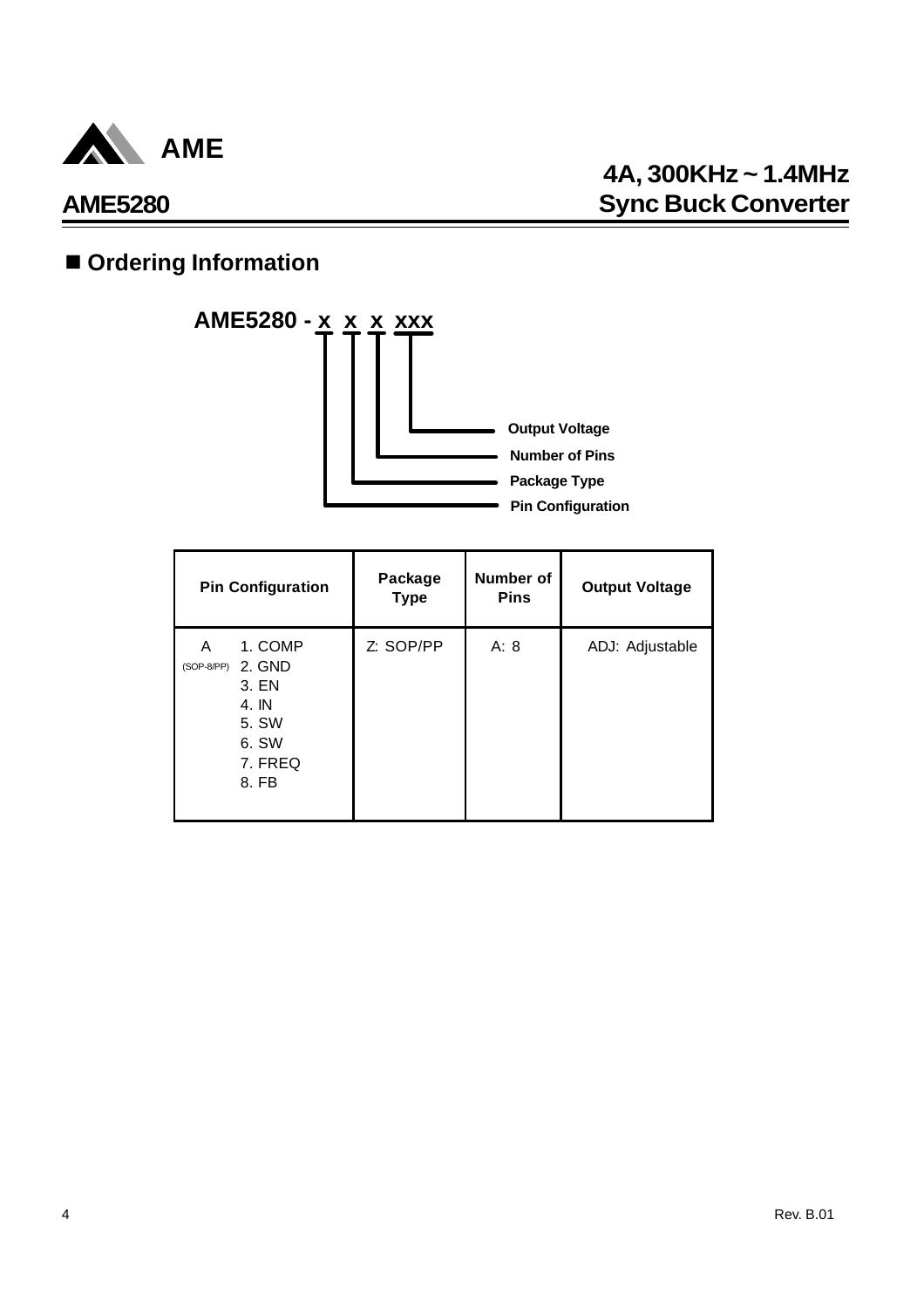

# **4A, 300KHz ~ 1.4MHz Sync Buck Converter**

## **AME5280**

### n **Available Options**

| <b>Part Number</b> | Marking*               | <b>Output Voltage</b> | Package  | <b>Operating Ambient</b><br><b>Temperature Range</b> |
|--------------------|------------------------|-----------------------|----------|------------------------------------------------------|
| AME5280-AZAADJ     | A5280<br><b>AMvMXX</b> | ADJ.                  | SOP-8/PP | $-40^{\circ}$ C to $+85^{\circ}$ C                   |

Note:

- 1. The first 1 or 2 places represent product code. It is assigned by AME such as AM.
- 2. y is year code and is the last number of a year. Such as the year code of 2008 is 8.
- 3. A bar on top of first letter represents Green Part such as A5280.
- 4. The last 3 places MXX represent Marking Code. It contains M as date code in "month", XX as LN code and that is for AME internal use only. Please refer to date code rule section for detail information.
- 5. Please consult AME sales office or authorized Rep./Distributor for the availability of output voltage and package type.

## n **Absolute Maximum Ratings**

| <b>Parameter</b>          | <b>Maximum</b>          | Unit |
|---------------------------|-------------------------|------|
| Supply Voltage            | $-0.3V$ to $+6V$        |      |
| Switch voltage            | $-0.7V$ to $+6V$        |      |
| EN, FB, COMP, FREQ to GND | -0.3V to $V_{IN}$ +0.3V |      |
| <b>ESD Classification</b> | B*                      |      |

Caution: Stress above the listed in absolute maximum ratings may cause permanent damage to the device. \* HBM B: 2000V ~ 3999V

## ■ Recommended Operating Conditions

| <b>Parameter</b>           | <b>Symbol</b>             | Rating          | Unit        |
|----------------------------|---------------------------|-----------------|-------------|
| Ambient Temperature Range  | ' A                       | $-40$ to $+85$  |             |
| Junction Temperature Range |                           | $-40$ to $+125$ | $^{\circ}C$ |
| Storage Temperature Range  | $\mathsf{T}_{\text{STG}}$ | $-65$ to $+150$ |             |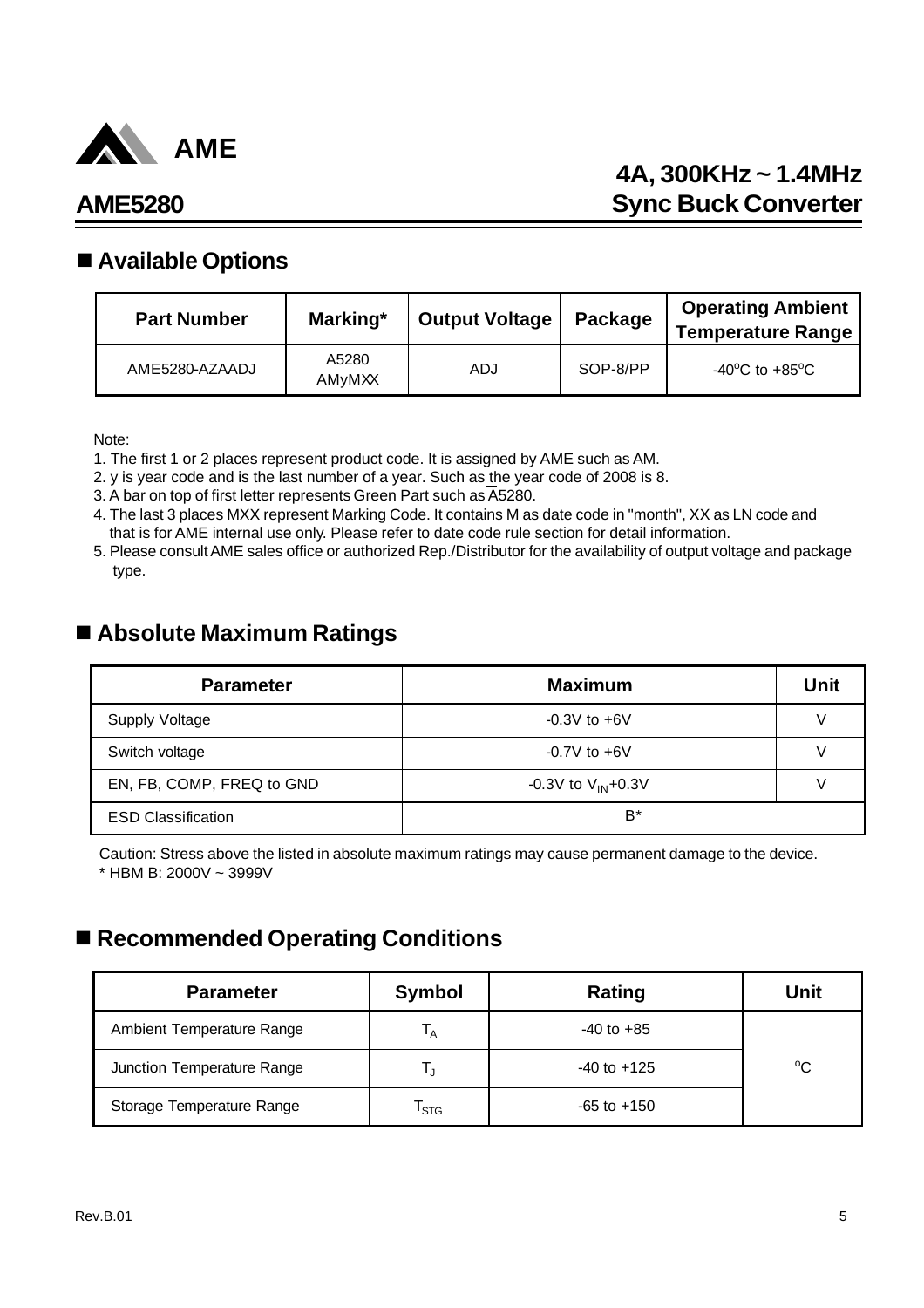

# **4A, 300KHz ~ 1.4MHz AME5280 Sync Buck Converter**

# n **Thermal Information**

| <b>Parameter</b>                                   | Package  | Die Attach       | Symbol               | <b>Maximum</b> | Unit            |
|----------------------------------------------------|----------|------------------|----------------------|----------------|-----------------|
| Thermal Resistance*<br>(Junction to Case)          |          |                  | $\theta_{\text{JC}}$ | 19             | $\rm ^{o}C$ / W |
| <b>Thermal Resistance</b><br>(Junction to Ambient) | SOP-8/PP | Conductive Epoxy | $\theta$ JA          | 84             |                 |
| Internal Power Dissipation                         |          |                  | $P_D$                | 1450           | mW              |
| Maximum Junction Temperature                       |          |                  |                      | 150            | °C              |
| Solder Iron (10Sec)**                              | 350      | °C               |                      |                |                 |

 $*$  Measure  $\theta$ Jc on backside center of Exposed Pad.

\*\* MIL-STD-202G 210F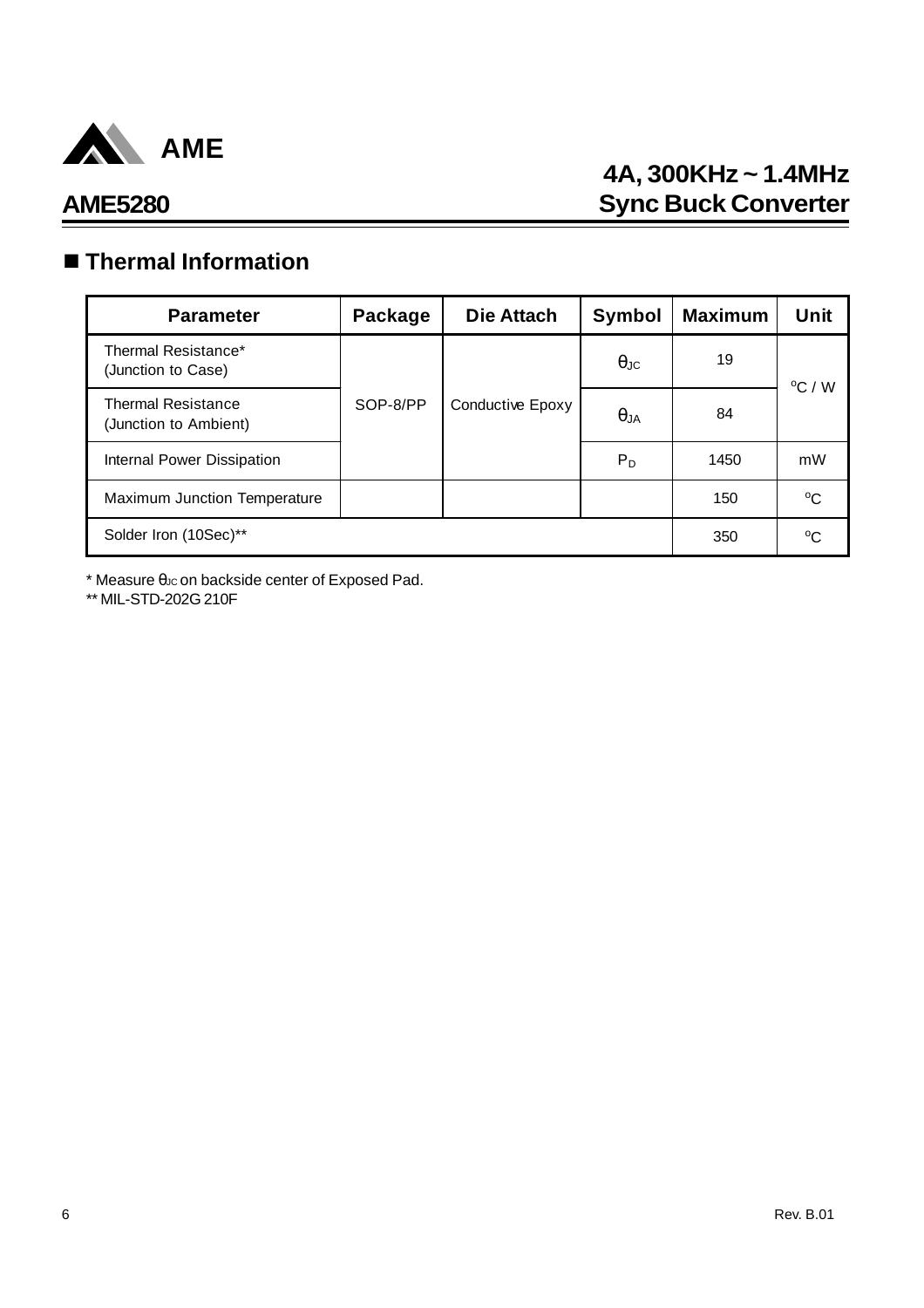

# **4A, 300KHz ~ 1.4MHz Sync Buck Converter**

# n **Electrical Specifications**

 $T_A = 25^{\circ}$ C unless otherwise noted.

| <b>Parameter</b>                   | <b>Symbol</b>                | <b>Test Condition</b>                           | Min            | <b>Typ</b> | <b>Max</b> | <b>Units</b>               |
|------------------------------------|------------------------------|-------------------------------------------------|----------------|------------|------------|----------------------------|
| Input Voltage Range                |                              |                                                 | 3              |            | 5.5        | V                          |
| Input UVLO                         |                              |                                                 | $\overline{2}$ | 2.3        | 2.6        | $\vee$                     |
| <b>Quiescent Current</b>           |                              | $V_{EN} = 5V$ , $V_{FB} = 1V$<br>(No Switching) |                | 460        |            | $\mu$ A                    |
| Shutdown Current                   | <b>I</b> SHDN                | $V_{EN} = 0V$                                   |                |            | 10         | μA                         |
| Feedback Voltage                   | $V_{FB}$                     |                                                 | 0.784          | 0.8        | 0.816      | V                          |
| Feedback Current                   | ŀв                           |                                                 | $-50$          |            | 50         | nA                         |
| Load Regulation                    |                              | $0A < I_{OUT} < 4A$                             |                | 0.25       |            | $\%$                       |
| Line Regulation                    |                              | 3.3V< V <sub>IN</sub> < 6V                      |                | 0.1        |            | $\%$ /V                    |
| EN Voltage High                    |                              |                                                 | 1.4            |            |            | V                          |
| <b>EN Voltage Low</b>              | $V_{EN}$                     |                                                 |                |            | 0.4        | V                          |
| <b>EN Leakage Current</b>          | $I_{ENLK}$                   | $V_{EN} = 3V$                                   |                | 0.1        | 1          | $\mu$ A                    |
|                                    |                              | $RFREQ=NC$                                      | 240            | 300        | 360        | <b>KHz</b>                 |
|                                    | $F_{SW}$                     | $R_{\text{FREQ}} = 120 K_{\Omega}$              | 480            | 600        | 720        | <b>KHz</b>                 |
| <b>Switching Frequency</b>         |                              | $R_{\text{FREQ}} = 47K\Omega$                   | 0.8            | 1          | 1.2        | <b>MHz</b>                 |
|                                    |                              | $R_{\text{FREQ}} = 30K\Omega$                   | 1.12           | 1.4        | 1.68       | <b>MHz</b>                 |
| <b>Short-Circuit Frequency</b>     | $\mathsf{F}_{\mathsf{SWSC}}$ |                                                 |                | 0.25       |            | $\mathsf{F}_{\mathsf{SW}}$ |
| High-side Switch Current Limit     |                              |                                                 | 5.3            | 5.7        |            | A                          |
| Low-side Switch Current Limit      |                              |                                                 |                | 1          |            | A                          |
| Maximum Duty Cycle                 |                              |                                                 |                |            | 100        | %                          |
| Minimum Duty Cycle                 |                              |                                                 | 2.4            |            |            | %                          |
| Minimum On Time                    |                              |                                                 |                | 100        |            | ns                         |
| Error Amp Voltage Gain             | $A_{EA}$                     |                                                 |                | 600        |            | V/V                        |
| Error Amp Transconductance         | $G_{EA}$                     |                                                 | 300            | 400        | 500        | µA/V                       |
| Switch Leakage Current             | $I_{SWLK}$                   | $V_{SW}=0V$ , $V_{EN}=0V$                       |                | 0.1        | 20         | $\mu$ A                    |
| High-side Switch On Resistance     | $R_{DSON,HI}$                |                                                 |                | 70         |            | $m\Omega$                  |
| Low-side Switch On Resistance      | $R_{DSON,LO}$                |                                                 |                | 70         |            | $m\Omega$                  |
| <b>Thermal Shutdown Protection</b> | <b>OTP</b>                   | Rising                                          |                | 170        |            | $^{\circ}$ C               |
|                                    | <b>OTH</b>                   | Hysteresis                                      |                | 20         |            | $^{\circ}C$                |
| <b>Rev.B.01</b>                    |                              |                                                 |                |            |            | 7                          |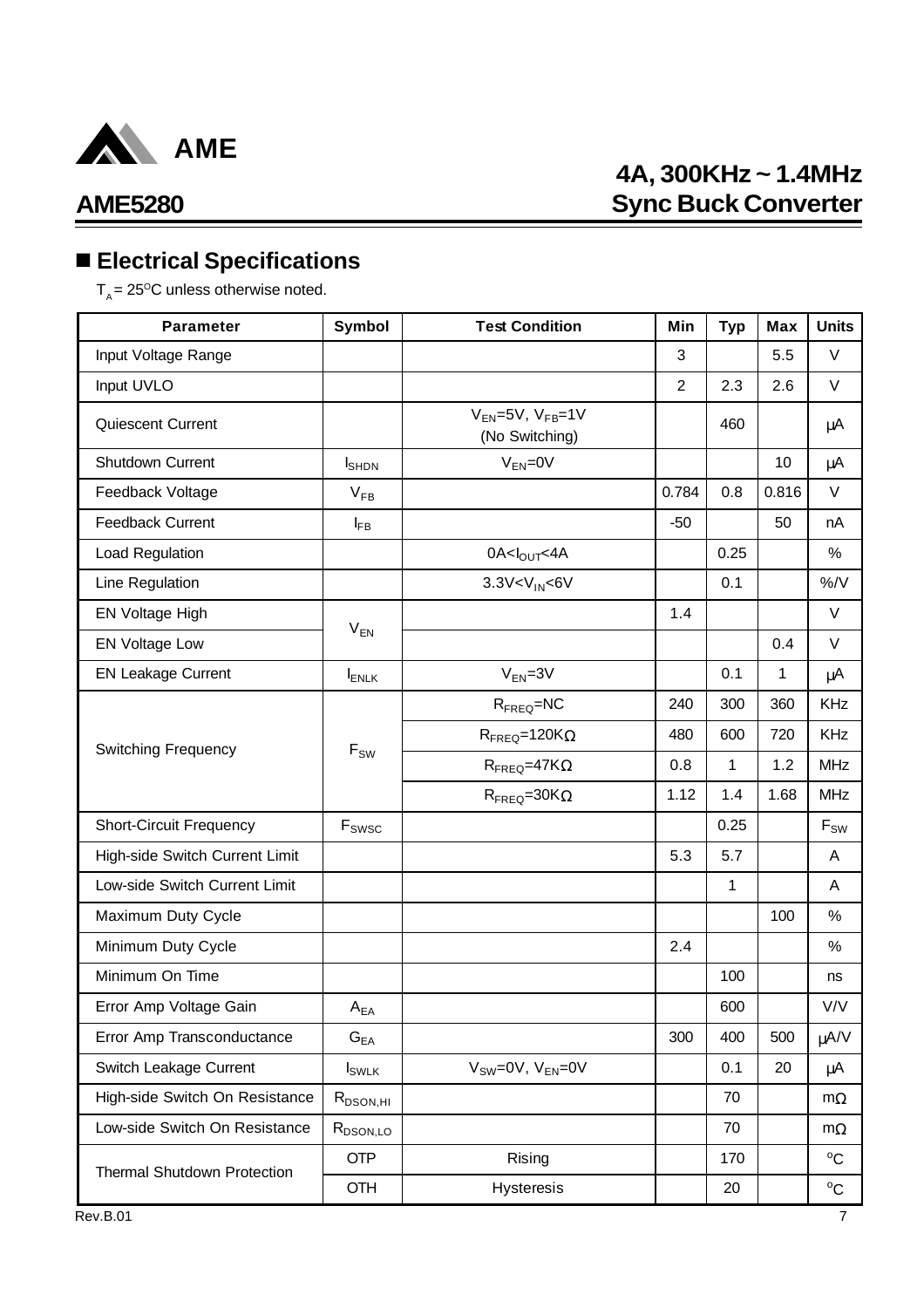

### n **Detailed Description**

### **Normal Operation**

 The AME5280 uses a user adjustable frequency, current mode step-down architecture with internal MOSFET switch. During normal operation, the internal high-side (PMOS) switch is turned on each cycle when the oscillator sets the SR latch, and turned off when the comparator resets the SR latch. The peak inductor current at which comparator resets the SR latch is controlled by the output of error amplifier EA. While the high-side switch is off, the low-side switch turns on until either the inductor current starts to reverse or the beginning of the next switching cycle.

### **Dropout Operation**

 The output voltage is dropped from the input supply for the voltage which across the high-side switch. As the input supply voltage decreases to a value approaching the output voltage, the duty cycle increases toward the maximum on-time. Further reduction of the supply voltage forces the high-side switch to remain on for more than one cycle until it reaches 100% duty cycle.

#### **Over Current Protection**

 The AME5280 cycle-by-cycle limits the peak inductor current to protect embedded switch from damage. Hence the maximum output current (the average of inductor current) is also limited. In case the load increases, the inductor current is also increase. Whenever the current limit level is reached, the output voltage can not be regulated and starting to drop.

#### **Soft-Start**

 The AME5280 employs internal soft-start circuitry to reduce supply inrush current during startup conditions.

# **4A, 300KHz ~ 1.4MHz AME5280 Sync Buck Converter**

### **Over Temperature Protection**

 The In most applications the AME5280 does not dissipate much heat due to high efficiency. But, in applications where the AME5280 is running at high ambient temperature with low supply voltage and high duty cycles, such as in dropout, the heat dissipated may exceed the maximum junction temperature of the part. If the junction temperature reaches approximately  $170^{\circ}$ C, the internal high-side power switch will be turned off and the SW switch will become high impedance.

### **Short-Circuit Protection**

 Short-circuit protection will activate once the feedback voltage falls below 0.3V, and the operating frequency is switched to 1/4 of normal switching frequency to reduce power delivered from input to output.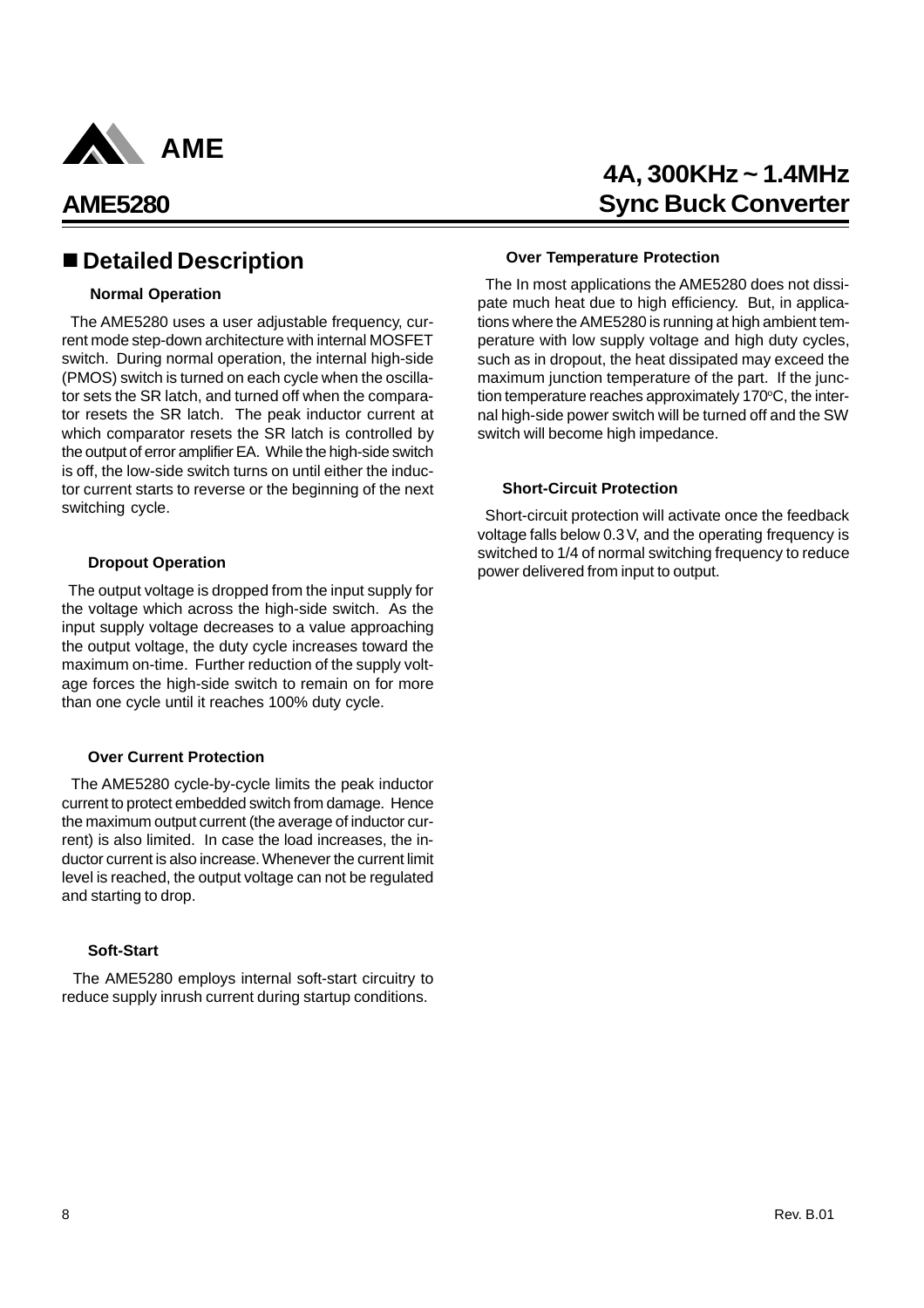

### ■ Application Information

### **Inductor Selection**

 For most applications, the value of the inductor will fall in the range of 2.2μH to 4.7μH. Its value is chosen based on the desired ripple current. Large value inductors lower ripple current and small value inductors result in higher ripple currents. Higher  $V_{in}$  or  $V_{out}$  also increase the ripple current Δl<sub>L</sub>:

$$
\Delta I_L = \frac{1}{f \times L} V_{OUT} \left( 1 - \frac{V_{OUT}}{V_{IN}} \right)
$$

 A reasonable inductor current ripple is usually set as 1/3 to 1/5 of maximum out current. The DC current rating of the inductor should be at least equal to the maximum load current plus half the ripple current to prevent core saturation. For better efficiency, choose a low DCR inductor.

#### **Capacitor Selection**

 In continuous mode, the source current of the top MOSFET is a square wave of duty cycle  $V_{\text{out}}/V_{\text{in}}$ . To prevent large voltage transients, a low ESR input capacitor sized for maximum RMS current must be used. The maximum RMS capacitor current is given by:

$$
\text{C}_{\text{\tiny IN}}\text{ requires I}_{\text{RMS}}\cong I_{\text{OMAX}}\frac{\sqrt{V_{\text{OUT}}\big(V_{\text{IN}}-V_{\text{OUT}}\big)}}{V_{\text{IN}}}
$$

This formula has a maximum at  $V_{\text{IN}}=2V_{\text{OUT}}$ , where  $I_{\text{\tiny RMS}}$ = $I_{\text{\tiny OUT}}$ /2. For simplification, use an input capacitor with a RMS current rating greater than half of the maximum load current.

The selection of  $C_{\text{OUT}}$  is driven by the required effective series resistance (ESR). Typically, once the ESR requirement for  $C_{\text{out}}$  has been met, the RMS current rating generally far exceeds the I<sub>RIPPLE(P-P)</sub> requirement. The output ripple  $\Delta V_{\text{out}}$  is determined by:

$$
\Delta V_{OUT} \cong \Delta I_L \left( ESR + \frac{1}{8fC_{OUT}} \right)
$$

# **4A, 300KHz ~ 1.4MHz Sync Buck Converter**

 For a fixed output voltage, the output ripple is highest at maximum input voltage since Δl<sub>∟</sub>increases with input voltage.

 When choosing the input and output ceramic capacitors, choose the X5R or X7R dielectric formulations. These dielectrics have the best temperature and voltage characteristics of all the ceramics for given value and size.

#### **Output Voltage Programming**

 The output voltage of the AME5280 is set by a resistive divider according to the following formula:

$$
V_{OUT} = 0.8 \times \left[1 + \frac{R1}{R2}\right] Volt.
$$

Some standard value of R1, R2 for most commonly used output voltage values are listed in Table 1.

| $V_{\text{OUT}}(V)$ | R1(KW) | <b>R2(KW)</b> |
|---------------------|--------|---------------|
| 1.1                 | 7.5    | 20            |
| 1.2                 | 10     | 20            |
| 1.5                 | 17.4   | 20            |
| 1.8                 | 30     | 24            |
| 2.5                 | 51     | 24            |
| 3.3                 | 75     | 24            |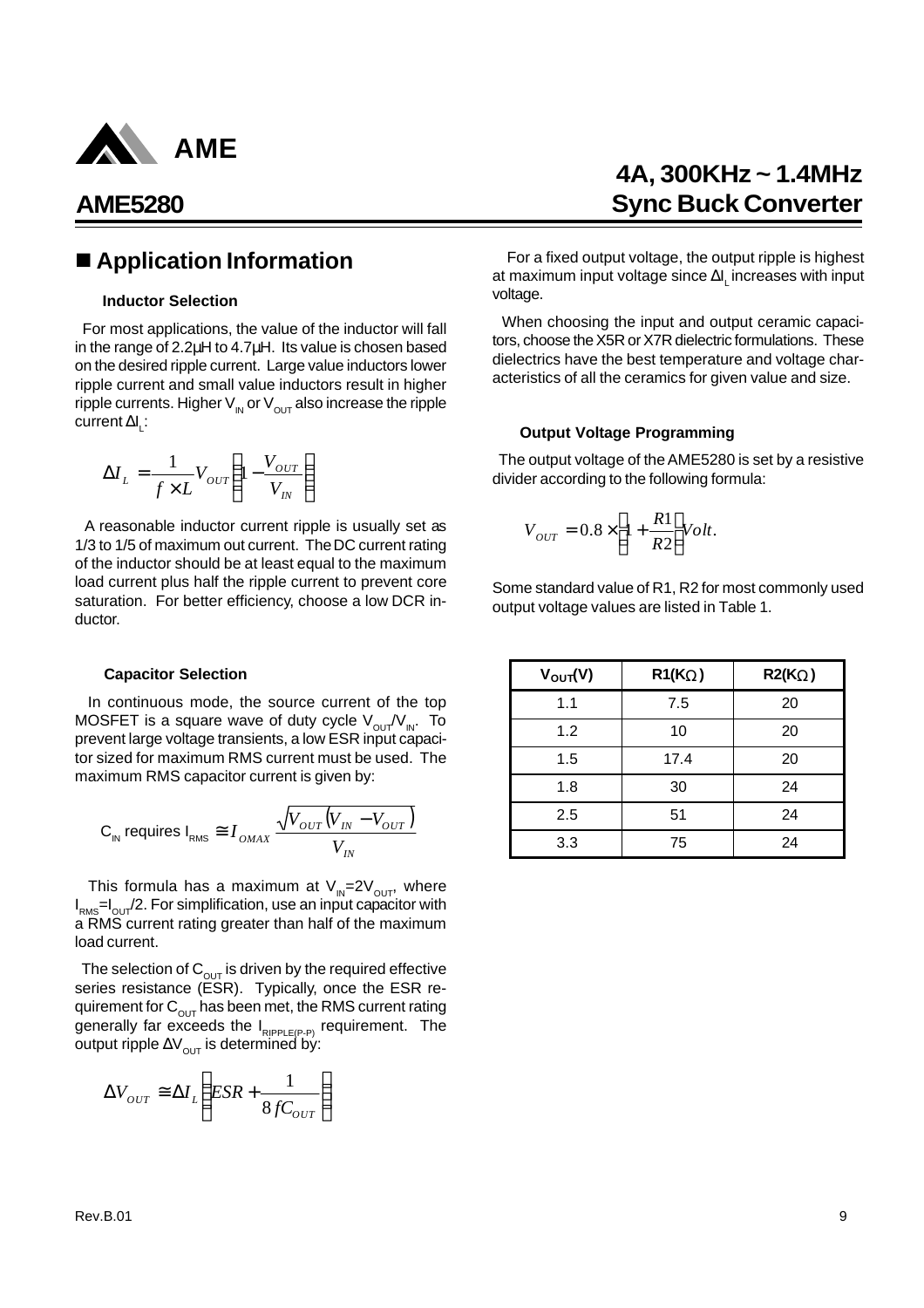

#### **Loop Compensation**

 The AME5280 employs peak current mode control for easy use and fast transient response. Peak current mode control eliminates the double pole effect of the output L-C filter. It greatly simplifies the compensation loop design.

 With peak current mode control, the buck power stage can be simplified to be a one-pole and one-zero system in frequency domain. The pole can be calculated by:

$$
f_{p_1} = \frac{1}{2\mathbf{p} \times C_{OUT} \times R_L}
$$

The zero is a ESR zero due to output capacitor and its ESR. It can be calculated by:

$$
f_{Z1} = \frac{1}{2\mathbf{p} \times C_{OUT} \times ESR_{COUT}}
$$

Where  $C_{\text{out}}$  is the output capacitor,  $R_{L}$  is load resistance;  $ESR_{\text{corr}}$  is the equivalent series resistance of output capacitor.

 The compensation design is to shape the converter close loop transfer function to get desired gain and phase. For most cases, a series capacitor and resistor network connected to the COMP pin sets the pole-zero and is adequate for a stable high-bandwidth control loop.

 In the AME5280, FB pin and COMP pin are the inverting input and the output of internal transconductance error amplifier (EA). A series RC and CC compensation network connected to COMP pin provides one pole and one zero:

for  $\mathsf{R}_{\mathsf{c}}\mathsf{<}\mathsf{<}\mathsf{A}_{\mathsf{E}\mathsf{A}}\!/\mathsf{G}_{\mathsf{E}\mathsf{A}}^{\phantom{\dag}},$ 

$$
f_{P2} = \frac{1}{2\mathbf{p} \times C_c \times \left(R_c + \frac{A_{EA}}{G_{EA}}\right)} \approx \frac{G_{EA}}{2\mathbf{p} \times C_c \times A_{EA}}
$$

$$
f_{Z2} = \frac{1}{2\mathbf{p} \times C_c \times R_c}
$$

where  $G_{E_A}$  is the error amplifier transconductance

 $A_{FA}$  is the error amplifier voltage gain

 $\mathsf{R}_{_\mathrm{C}}$  is the compensation resistor

 $\mathsf{C}_{_{\mathrm{C}}}$  is the compensation capacitor

The desired crossover frequency  $\mathsf{f}_{\rm c}$  of the system is defined to be the frequency where the control loop has unity gain. It is also called the bandwidth of the converter. In general, a higher bandwidth means faster response to load transient. However, the bandwidth should not be too high because of system stability concern. When designing the compensation loop, converter stability under all line and load condition must be considered. Usually, it is recommended to set the bandwidth to be less than 1/10 of switching frequency. Using selected crossover frequency,  $\boldsymbol{\mathsf{f}}_\text{c}$ , to calculate  $\boldsymbol{\mathsf{R}}_\text{c}$ :

$$
R_{c} = f_{c} \times \frac{V_{OUT}}{V_{FB}} \times \frac{2\mathbf{p} \times C_{OUT}}{G_{EA} \times G_{CS}}
$$

where  $G_{cs}$  is the current sense circuit transconductance.

The compensation capacitor  $\mathsf{C}_{\mathrm{c}}$  and resistor  $\mathsf{R}_{\mathrm{c}}$  together make zero. This zero is put somewhere close to the pole  $\bm{{\mathsf f}}_{\mathsf P1}$  of selected frequency.  $\bm{\mathsf C}_{_{\mathsf C}}$  is selected by:

$$
C_{C} = \frac{C_{\text{OUT}} \times R_{\text{L}}}{R_{\text{C}}}
$$

#### **Checking Transient Response**

 The regulator loop response can be checked by looking at the load transient response. Switching regulators take several cycles to respond to a step in load current. When a load step occurs,  $V_{\text{out}}$  immediately shifts by an amount equal to (ΔI<sub>LOAD</sub>× ESR), where ESR is the effective series resistance of  $\mathtt{C_{\rm OUT}}$ .  $\mathtt{Al_{\rm LOAD}}$  also begins to charge or discharge  $\mathtt{C}_{\mathsf{OUT}}^{}$ , which generates a feedback error signal. The regulator loop then acts to return  $V_{\text{out}}$  to its steadystate value. During this recovery time  $V_{\text{OUT}}$  can be monitored for overshoot or ringing that would indicate a stability problem.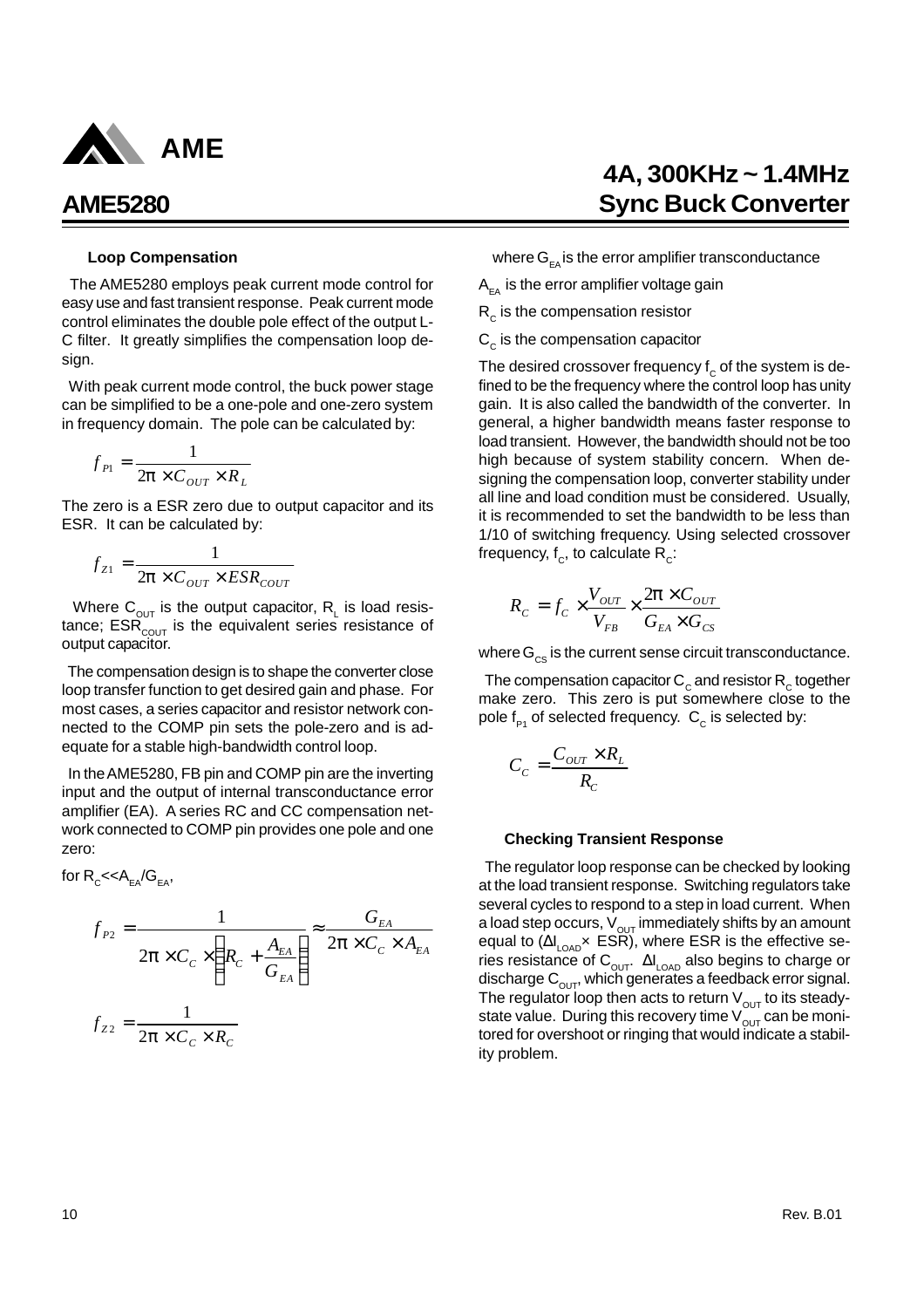

### **Efficiency Considerations**

 Although all dissipative elements in the circuit produce losses, one major source usually account for most of the losses in AME5280 circuits: I<sup>2</sup>R losses. The I<sup>2</sup>R loss dominates the efficiency loss at medium to high load currents.

The I<sup>2</sup>R losses are calculated from the resistances of the internal switches,  $\mathsf{R}_{\mathsf{sw}}$ , and external inductor  $\mathsf{R}_{\mathsf{L}}$ . In continuous mode, the average output current flowing through inductor L is "chopped" between the main switch and the synchronous switch. Thus the series resistance looking into the SW pin is a function of both top and bottom MOSFET  $R_{DS(ON)}$  and the duty cycle (D) as follows:

 $R_{SW} = (R_{DS(ON)TOP})(D) + (R_{DS(ON)BOTTON})(1-D)$ 

The  $R_{DS(ON)}$  for both the top and bottom MOSFETs can be obtained from Electrical Characteristics table. Thus, to obtained I<sup>2</sup>R losses, simply add  $\mathsf{R}_{_{\mathrm{SW}}}$  to  $\mathsf{R}_{_\mathsf{L}}$  and multiply the result by the square of the average output current.

Other losses including  $C_{\text{IN}}$  and  $C_{\text{OUT}}$  ESR dissipative losses and inductor core losses generally account for less than 2% total additional loss.

### **Thermal Considerations**

 In most application the AME5280 does not dissipate much heat due to its high efficiency. But, in applications where the AME5280 is running at high ambient temperature with low supply voltage and high duty cycles, such as in dropout, the heat dissipated may exceed the maximum junction temperature of the part. If the junction temperature reaches approximately 170°C, both power switches will be turned off and the SW switch will become high impedance.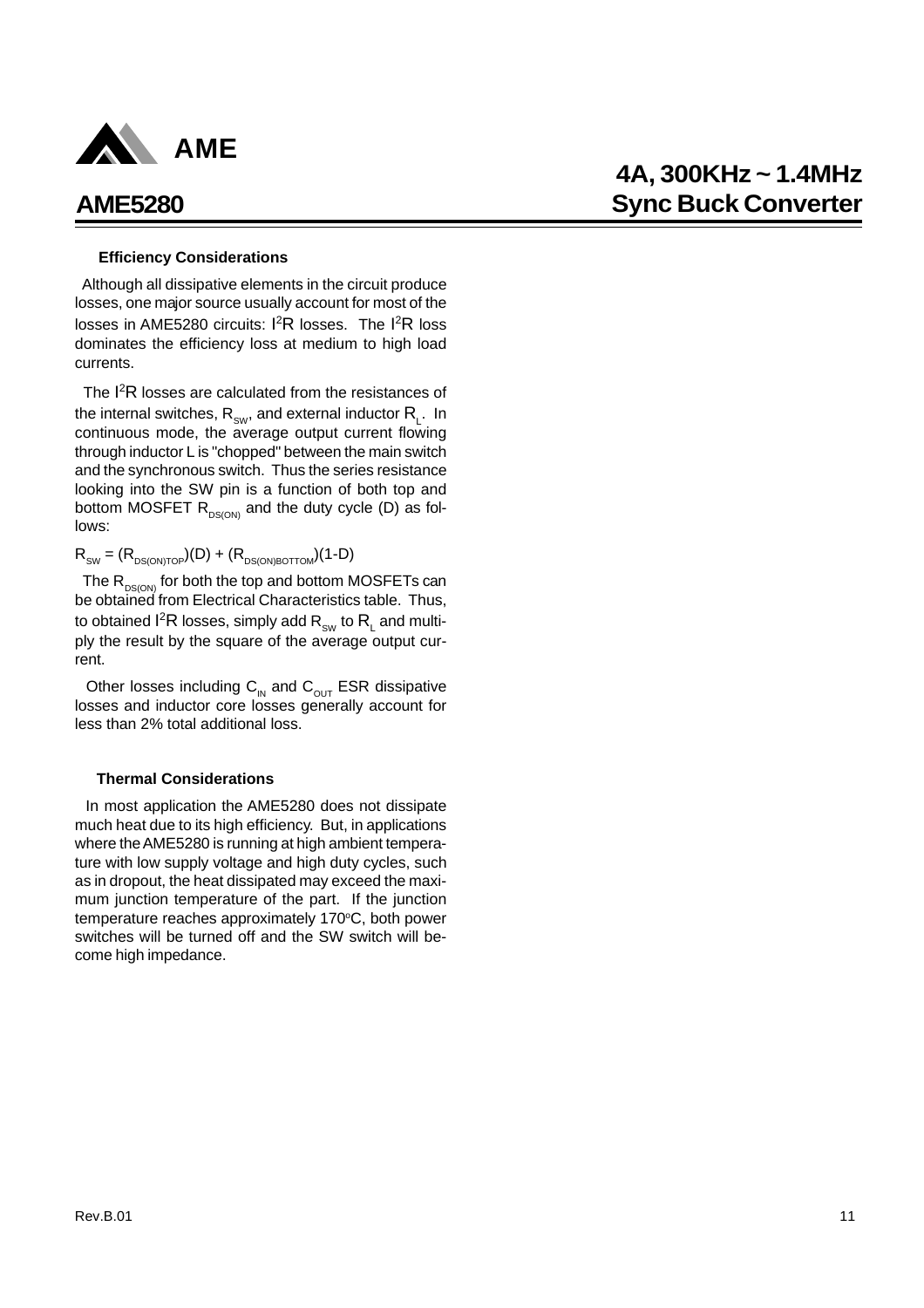

### **Layout Considerations**



 $C<sub>IN</sub>$  must be placed between VIN and GND as closer as possible

SW pad should be connected together to Inductor by wide and short trace, keep sensitive components away from this trace.

### **Note:**

**Connect exposed pad (heat sink on the back) to GND.**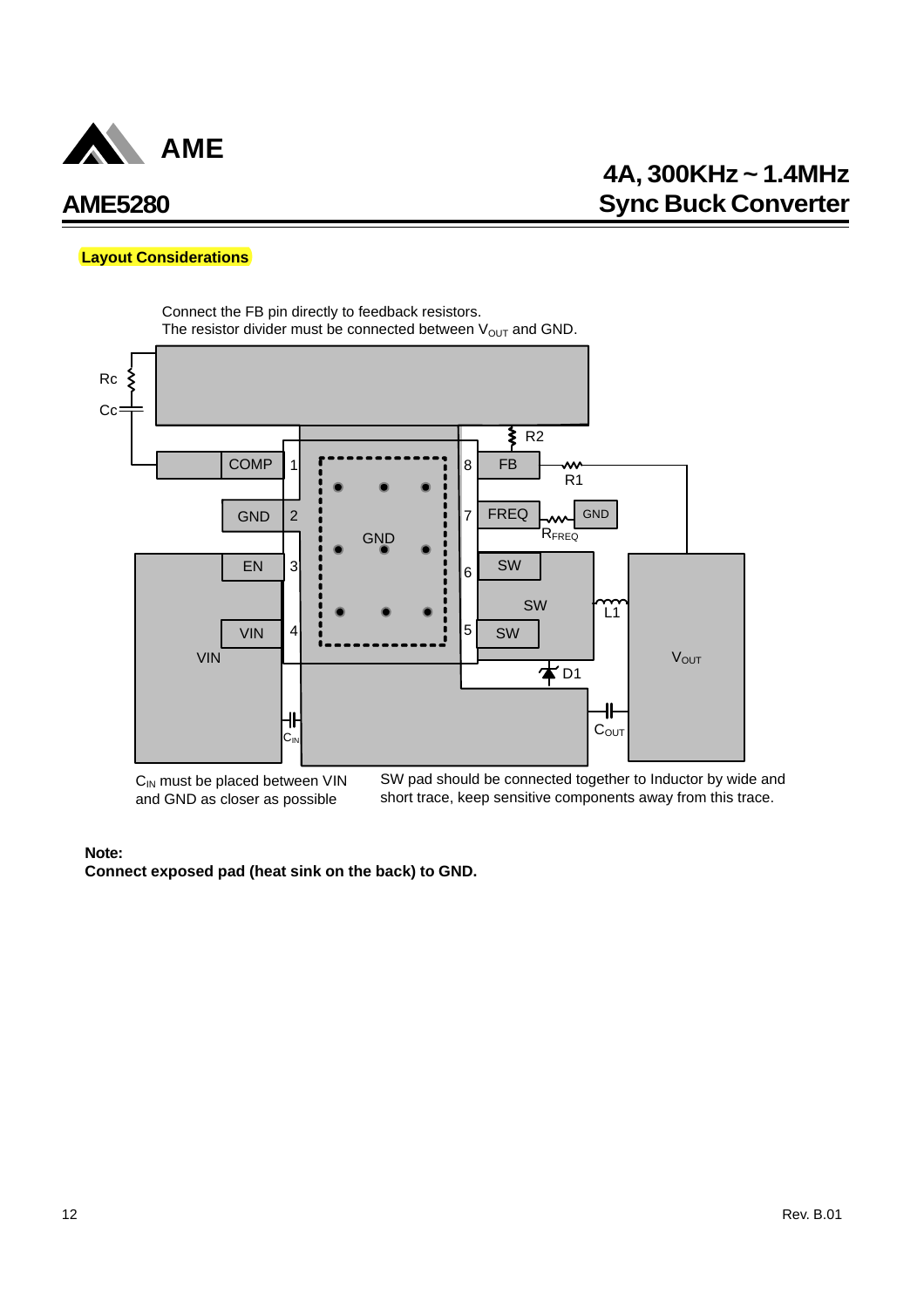

# **4A, 300KHz ~ 1.4MHz Sync Buck Converter**

## ■ Characterization Curve



**Output Voltage Ripple (Full Load)**



- 2) V<sub>ouт</sub>= 5mV/div
- 3) I<sub>out</sub> = 2A/div





1) EN= 1V/div 2)  $V_{\text{out}}$  = 1V/div  $3) I_{\text{out}} = 1$  A/div

2

3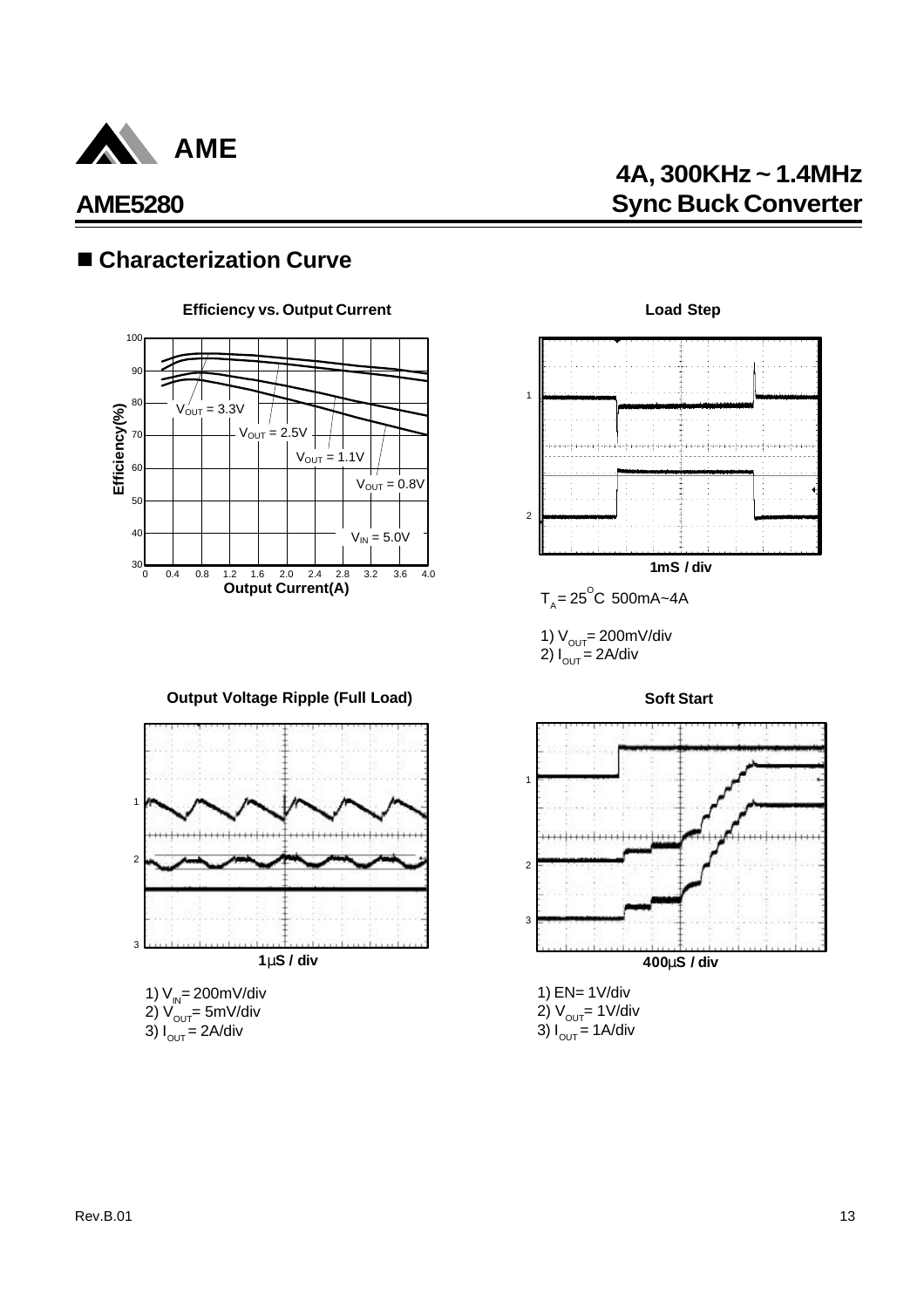

# **4A, 300KHz ~ 1.4MHz AME5280 Sync Buck Converter**

# ■ Characterization Curve (Contd.)





**Quiescent Current vs. Input Voltage Quiescent Current vs. Temperature**





**Frequency vs. Supply Voltage Frequency vs. Output Current**



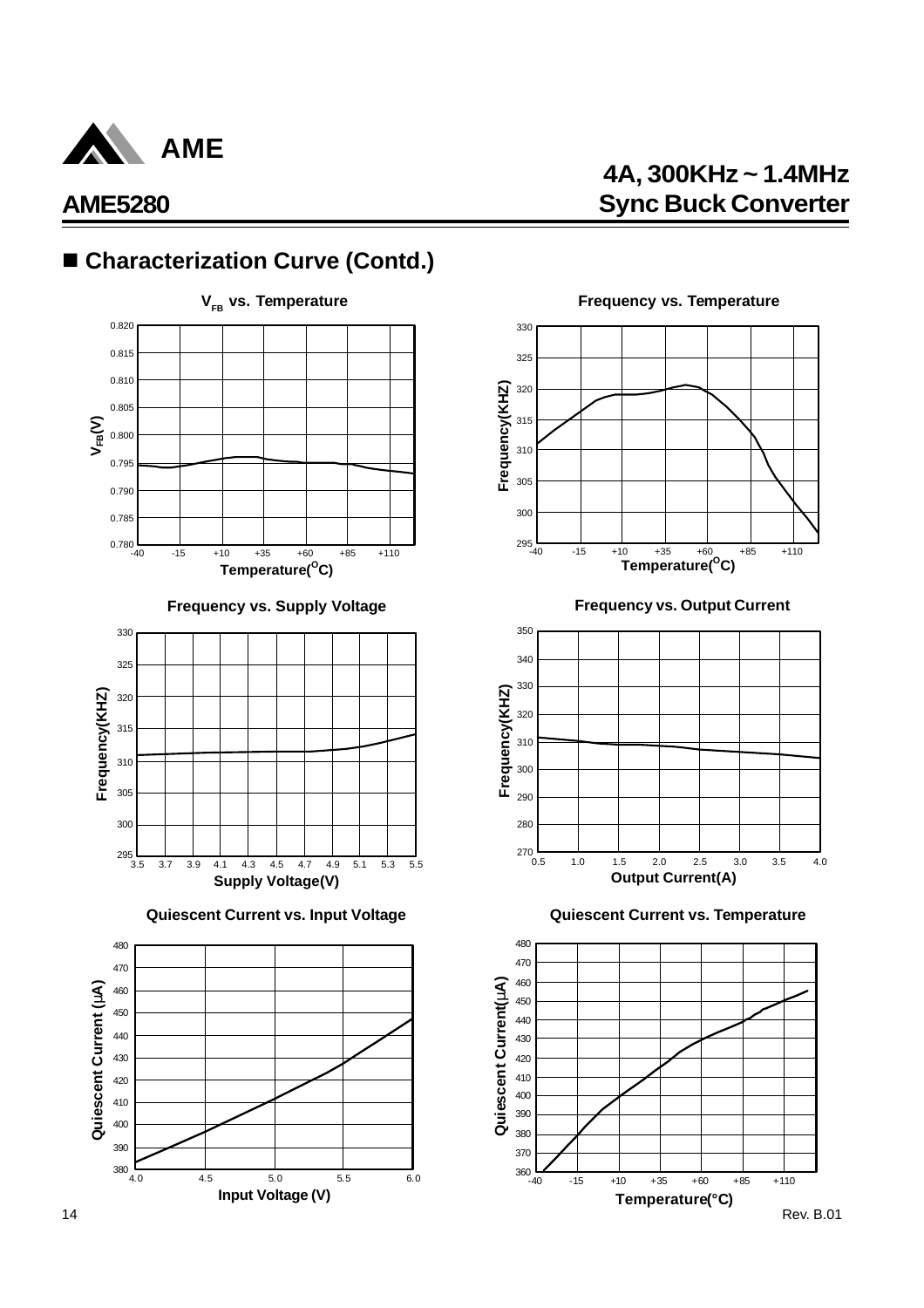

# **4A, 300KHz ~ 1.4MHz Sync Buck Converter**

### ■ Date Code Rule

| <b>Month Code</b> |                    |  |  |
|-------------------|--------------------|--|--|
| 1: January        | 7: July            |  |  |
| 2: February       | 8: August          |  |  |
| 3: March          | 9: September       |  |  |
| 4: April          | A: October         |  |  |
| 5: May            | <b>B:</b> November |  |  |
| 6: June           | C: December        |  |  |

# n **Tape and Reel Dimension**

### **SOP-8/PP**



**Carrier Tape, Number of Components Per Reel and Reel Size**

| Package  | <b>Carrier Width (W)</b> | Pitch (P)        | <b>Part Per Full Reel</b> | <b>Reel Size</b> |
|----------|--------------------------|------------------|---------------------------|------------------|
| SOP-8/PP | 12.0±0.1 mm              | $4.0{\pm}0.1$ mm | 2500pcs                   | $330±1$ mm       |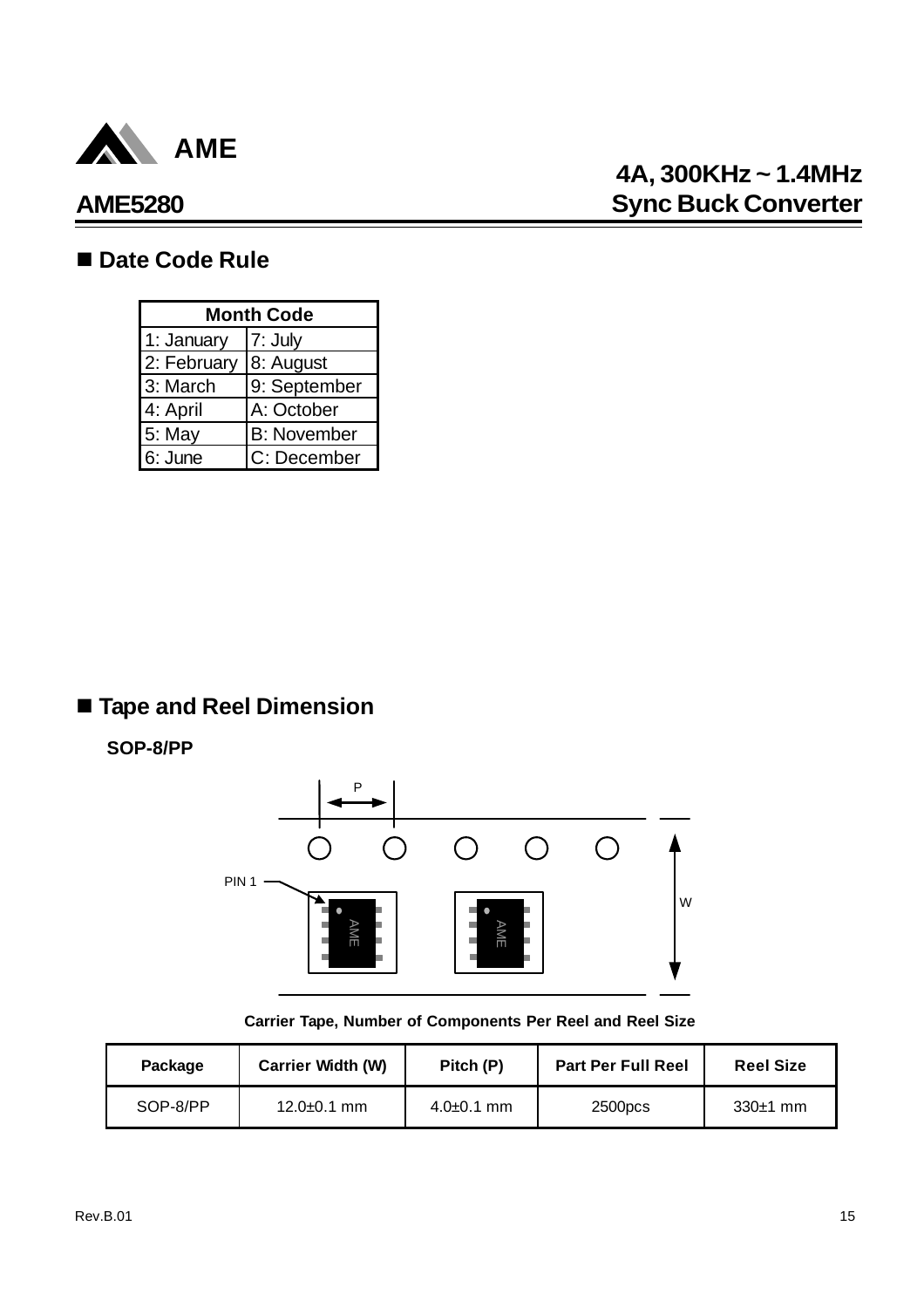

# **4A, 300KHz ~ 1.4MHz AME5280 Sync Buck Converter**

# ■ Package Dimension

### **SOP-8/PP**



| <b>SYMBOLS</b> | <b>MILLIMETERS</b> |             | <b>INCHES</b> |             |
|----------------|--------------------|-------------|---------------|-------------|
|                | <b>MIN</b>         | <b>MAX</b>  | <b>MIN</b>    | <b>MAX</b>  |
| A              | 1.350              | 1.750       | 0.053         | 0.069       |
| A1             | 0.000              | 0.150       | 0.000         | 0.006       |
| A2             | 1.350              | 1.600       | 0.053         | 0.063       |
| C              | 0.100              | 0.250       | 0.004         | 0.010       |
| Е              | 3.750              | 4.150       | 0.148         | 0.163       |
| E <sub>1</sub> | 5.700              | 6.300       | 0.224         | 0.248       |
| L1             | 0.300              | 1.270       | 0.012         | 0.050       |
| b              | 0.310              | 0.510       | 0.012         | 0.020       |
| D              | 4.720              | 5.120       | 0.186         | 0.202       |
| e              | 1.270 BSC          |             | 0.050 BSC     |             |
| a              | $0^{\circ}$        | $8^{\circ}$ | $0^{\circ}$   | $8^{\circ}$ |
| E <sub>2</sub> | 2.150              | 2.513       | 0.085         | 0.099       |
| D1             | 2.150              | 3.402       | 0.085         | 0.134       |